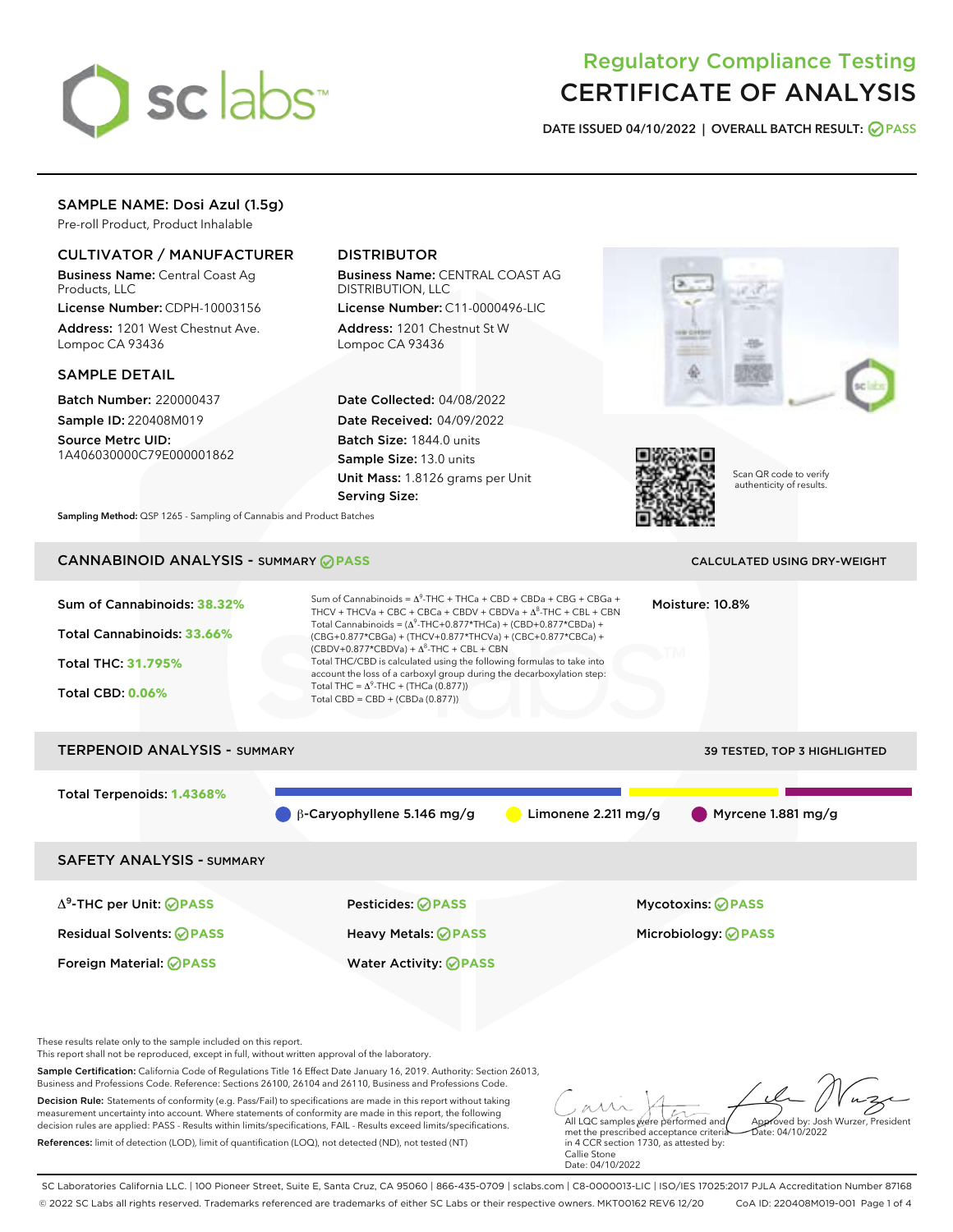



DOSI AZUL (1.5G) | DATE ISSUED 04/10/2022 | OVERALL BATCH RESULT: ◯ PASS

### CANNABINOID TEST RESULTS - 04/10/2022 2 PASS

Tested by high-performance liquid chromatography with diode-array detection (HPLC-DAD). Calculated using Dry-Weight. **Method:** QSP 1157 - Analysis of Cannabinoids by HPLC-DAD

#### TOTAL CANNABINOIDS: **33.66%**

Total Cannabinoids (Total THC) + (Total CBD) + (Total CBG) + (Total THCV) + (Total CBC) +  $(Total$  CBDV) +  $\Delta$ <sup>8</sup>-THC + CBL + CBN

TOTAL THC: **31.795%** Total THC (Δ<sup>9</sup> -THC+0.877\*THCa)

TOTAL CBD: **0.06%** Total CBD (CBD+0.877\*CBDa) TOTAL CBG: 1.11% Total CBG (CBG+0.877\*CBGa)

TOTAL THCV: 0.189% Total THCV (THCV+0.877\*THCVa)

TOTAL CBC: 0.511% Total CBC (CBC+0.877\*CBCa)

TOTAL CBDV: ND Total CBDV (CBDV+0.877\*CBDVa)

| <b>COMPOUND</b>  | LOD/LOO<br>(mg/g)          | <b>MEASUREMENT</b><br><b>UNCERTAINTY</b><br>(mg/g) | <b>RESULT</b><br>(mg/g) | <b>RESULT</b><br>(%) |
|------------------|----------------------------|----------------------------------------------------|-------------------------|----------------------|
| <b>THCa</b>      | 0.05/0.14                  | ±7.161                                             | 358.04                  | 35.804               |
| <b>CBGa</b>      | 0.1 / 0.2                  | $\pm 0.47$                                         | 11.5                    | 1.15                 |
| <b>CBCa</b>      | 0.07 / 0.28                | ±0.222                                             | 5.83                    | 0.583                |
| $\Lambda^9$ -THC | 0.06 / 0.26                | ±0.106                                             | 3.95                    | 0.395                |
| <b>THCVa</b>     | 0.07/0.20                  | ±0.080                                             | 2.16                    | 0.216                |
| <b>CBG</b>       | 0.06/0.19                  | ±0.032                                             | 1.03                    | 0.103                |
| <b>CBDa</b>      | 0.02/0.19                  | ±0.016                                             | 0.68                    | 0.068                |
| $\Lambda^8$ -THC | 0.1 / 0.4                  | N/A                                                | <b>ND</b>               | <b>ND</b>            |
| <b>THCV</b>      | 0.1/0.2                    | N/A                                                | <b>ND</b>               | <b>ND</b>            |
| <b>CBD</b>       | 0.07/0.29                  | N/A                                                | <b>ND</b>               | <b>ND</b>            |
| <b>CBDV</b>      | 0.04 / 0.15                | N/A                                                | <b>ND</b>               | <b>ND</b>            |
| <b>CBDVa</b>     | 0.03/0.53                  | N/A                                                | <b>ND</b>               | <b>ND</b>            |
| <b>CBL</b>       | 0.06 / 0.24                | N/A                                                | <b>ND</b>               | <b>ND</b>            |
| <b>CBN</b>       | 0.1 / 0.3                  | N/A                                                | <b>ND</b>               | <b>ND</b>            |
| <b>CBC</b>       | 0.2 / 0.5                  | N/A                                                | <b>ND</b>               | <b>ND</b>            |
|                  | <b>SUM OF CANNABINOIDS</b> |                                                    | 383.2 mg/g              | 38.32%               |

#### **UNIT MASS: 1.8126 grams per Unit**

| $\Delta^9$ -THC per Unit              | 1100 per-package limit | $7.16$ mg/unit  | <b>PASS</b> |
|---------------------------------------|------------------------|-----------------|-------------|
| <b>Total THC per Unit</b>             |                        | 576.32 mg/unit  |             |
| <b>CBD per Unit</b>                   |                        | <b>ND</b>       |             |
| <b>Total CBD per Unit</b>             |                        | $1.09$ mg/unit  |             |
| Sum of Cannabinoids<br>per Unit       |                        | $694.6$ mg/unit |             |
| <b>Total Cannabinoids</b><br>per Unit |                        | 610.2 mg/unit   |             |

#### **MOISTURE TEST RESULT**

10.8% Tested 04/09/2022 Method: QSP 1224 - Loss on Drying (Moisture)

| TERPENOID TEST RESULTS - 04/10/2022 |
|-------------------------------------|
|-------------------------------------|

Terpene analysis utilizing gas chromatography-flame ionization detection (GC-FID). **Method:** QSP 1192 - Analysis of Terpenoids by GC-FID

| <b>COMPOUND</b>         | LOD/LOQ<br>(mg/g) | <b>MEASUREMENT</b><br><b>UNCERTAINTY</b><br>(mg/g) | <b>RESULT</b><br>(mg/g)                          | <b>RESULT</b><br>(%) |
|-------------------------|-------------------|----------------------------------------------------|--------------------------------------------------|----------------------|
| β-Caryophyllene         | 0.004 / 0.012     | ±0.1425                                            | 5.146                                            | 0.5146               |
| Limonene                | 0.005 / 0.016     | ±0.0245                                            | 2.211                                            | 0.2211               |
| <b>Myrcene</b>          | 0.008 / 0.025     | ±0.0188                                            | 1.881                                            | 0.1881               |
| $\alpha$ -Humulene      | 0.009 / 0.029     | ±0.0438                                            | 1.751                                            | 0.1751               |
| Linalool                | 0.009 / 0.032     | ±0.0203                                            | 0.686                                            | 0.0686               |
| $\alpha$ -Bisabolol     | 0.008 / 0.026     | ±0.0261                                            | 0.630                                            | 0.0630               |
| β-Pinene                | 0.004 / 0.014     | ±0.0042                                            | 0.474                                            | 0.0474               |
| $\alpha$ -Pinene        | 0.005 / 0.017     | ±0.0027                                            | 0.399                                            | 0.0399               |
| Fenchol                 | 0.010 / 0.034     | ±0.0082                                            | 0.272                                            | 0.0272               |
| <b>Terpineol</b>        | 0.009 / 0.031     | ±0.0130                                            | 0.271                                            | 0.0271               |
| trans-β-Farnesene       | 0.008 / 0.025     | ±0.0058                                            | 0.211                                            | 0.0211               |
| Caryophyllene<br>Oxide  | 0.010 / 0.033     | ±0.0053                                            | 0.149                                            | 0.0149               |
| Nerolidol               | 0.006 / 0.019     | ±0.0041                                            | 0.083                                            | 0.0083               |
| Borneol                 | 0.005 / 0.016     | ±0.0026                                            | 0.081                                            | 0.0081               |
| Fenchone                | 0.009 / 0.028     | ±0.0009                                            | 0.038                                            | 0.0038               |
| Camphene                | 0.005 / 0.015     | ±0.0003                                            | 0.036                                            | 0.0036               |
| Terpinolene             | 0.008 / 0.026     | ±0.0004                                            | 0.027                                            | 0.0027               |
| Citronellol             | 0.003 / 0.010     | ±0.0008                                            | 0.022                                            | 0.0022               |
| β-Ocimene               | 0.006 / 0.020     | N/A                                                | <loq< th=""><th><loq< th=""></loq<></th></loq<>  | <loq< th=""></loq<>  |
| Sabinene Hydrate        | 0.006 / 0.022     | N/A                                                | <loq< th=""><th><loq< th=""></loq<></th></loq<>  | <loq< th=""></loq<>  |
| Nerol                   | 0.003 / 0.011     | N/A                                                | <loq< th=""><th><math>&lt;</math>LOQ</th></loq<> | $<$ LOQ              |
| Sabinene                | 0.004 / 0.014     | N/A                                                | <b>ND</b>                                        | <b>ND</b>            |
| $\alpha$ -Phellandrene  | 0.006 / 0.020     | N/A                                                | <b>ND</b>                                        | <b>ND</b>            |
| $\Delta^3$ -Carene      | 0.005 / 0.018     | N/A                                                | <b>ND</b>                                        | <b>ND</b>            |
| $\alpha$ -Terpinene     | 0.005 / 0.017     | N/A                                                | <b>ND</b>                                        | <b>ND</b>            |
| p-Cymene                | 0.005 / 0.016     | N/A                                                | <b>ND</b>                                        | <b>ND</b>            |
| Eucalyptol              | 0.006 / 0.018     | N/A                                                | <b>ND</b>                                        | <b>ND</b>            |
| $\gamma$ -Terpinene     | 0.006 / 0.018     | N/A                                                | <b>ND</b>                                        | <b>ND</b>            |
| Isopulegol              | 0.005 / 0.016     | N/A                                                | <b>ND</b>                                        | ND                   |
| Camphor                 | 0.006 / 0.019     | N/A                                                | <b>ND</b>                                        | ND                   |
| Isoborneol              | 0.004 / 0.012     | N/A                                                | <b>ND</b>                                        | <b>ND</b>            |
| Menthol                 | 0.008 / 0.025     | N/A                                                | ND                                               | ND                   |
| Pulegone                | 0.003 / 0.011     | N/A                                                | <b>ND</b>                                        | ND                   |
| Geraniol                | 0.002 / 0.007     | N/A                                                | <b>ND</b>                                        | <b>ND</b>            |
| <b>Geranyl Acetate</b>  | 0.004 / 0.014     | N/A                                                | ND                                               | ND                   |
| $\alpha$ -Cedrene       | 0.005 / 0.016     | N/A                                                | <b>ND</b>                                        | ND                   |
| Valencene               | 0.009 / 0.030     | N/A                                                | <b>ND</b>                                        | <b>ND</b>            |
| Guaiol                  | 0.009 / 0.030     | N/A                                                | ND                                               | ND                   |
| Cedrol                  | 0.008 / 0.027     | N/A                                                | <b>ND</b>                                        | <b>ND</b>            |
| <b>TOTAL TERPENOIDS</b> |                   |                                                    | 14.368 mg/g                                      | 1.4368%              |

SC Laboratories California LLC. | 100 Pioneer Street, Suite E, Santa Cruz, CA 95060 | 866-435-0709 | sclabs.com | C8-0000013-LIC | ISO/IES 17025:2017 PJLA Accreditation Number 87168 © 2022 SC Labs all rights reserved. Trademarks referenced are trademarks of either SC Labs or their respective owners. MKT00162 REV6 12/20 CoA ID: 220408M019-001 Page 2 of 4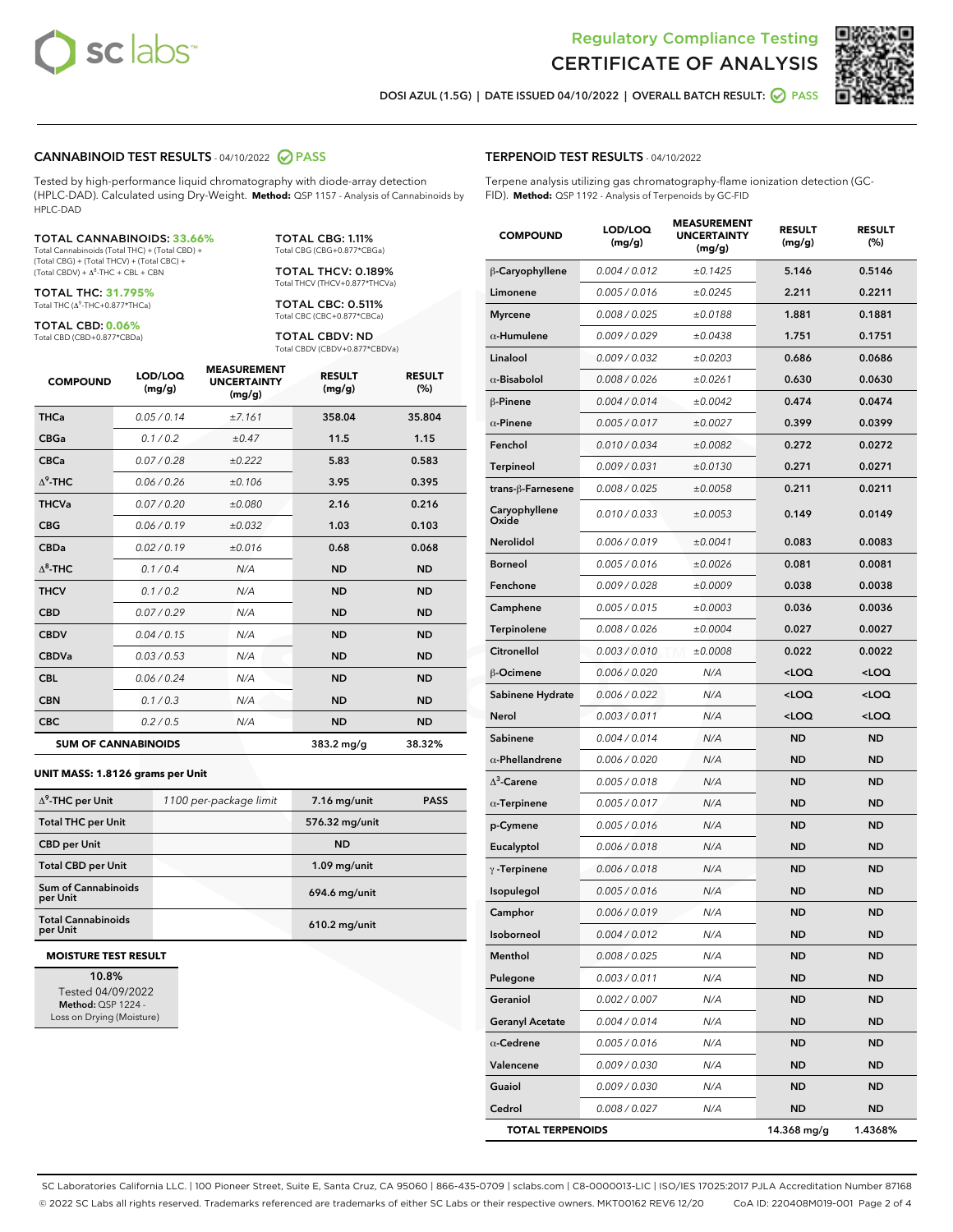



DOSI AZUL (1.5G) | DATE ISSUED 04/10/2022 | OVERALL BATCH RESULT: ● PASS

# CATEGORY 1 PESTICIDE TEST RESULTS - 04/10/2022 2 PASS

Pesticide and plant growth regulator analysis utilizing high-performance liquid chromatography-mass spectrometry (HPLC-MS) or gas chromatography-mass spectrometry (GC-MS). \*GC-MS utilized where indicated. **Method:** QSP 1212 - Analysis of Pesticides and Mycotoxins by LC-MS or QSP 1213 - Analysis of Pesticides by GC-MS

| <b>COMPOUND</b>             | LOD/LOQ<br>$(\mu g/g)$ | <b>ACTION</b><br><b>LIMIT</b><br>$(\mu g/g)$ | <b>MEASUREMENT</b><br><b>UNCERTAINTY</b><br>$(\mu g/g)$ | <b>RESULT</b><br>$(\mu g/g)$ | <b>RESULT</b> |
|-----------------------------|------------------------|----------------------------------------------|---------------------------------------------------------|------------------------------|---------------|
| Aldicarb                    | 0.03 / 0.08            | $\geq$ LOD                                   | N/A                                                     | <b>ND</b>                    | <b>PASS</b>   |
| Carbofuran                  | 0.02 / 0.05            | $\ge$ LOD                                    | N/A                                                     | <b>ND</b>                    | <b>PASS</b>   |
| Chlordane*                  | 0.03 / 0.08            | $\ge$ LOD                                    | N/A                                                     | <b>ND</b>                    | <b>PASS</b>   |
| Chlorfenapyr*               | 0.03/0.10              | $\ge$ LOD                                    | N/A                                                     | <b>ND</b>                    | <b>PASS</b>   |
| Chlorpyrifos                | 0.02 / 0.06            | $>$ LOD                                      | N/A                                                     | <b>ND</b>                    | <b>PASS</b>   |
| Coumaphos                   | 0.02 / 0.07            | $>$ LOD                                      | N/A                                                     | <b>ND</b>                    | <b>PASS</b>   |
| <b>Daminozide</b>           | 0.02 / 0.07            | $\ge$ LOD                                    | N/A                                                     | <b>ND</b>                    | <b>PASS</b>   |
| <b>Dichlorvos</b><br>(DDVP) | 0.03/0.09              | $\ge$ LOD                                    | N/A                                                     | <b>ND</b>                    | <b>PASS</b>   |
| <b>Dimethoate</b>           | 0.03/0.08              | $\ge$ LOD                                    | N/A                                                     | <b>ND</b>                    | <b>PASS</b>   |
| Ethoprophos                 | 0.03/0.10              | $\ge$ LOD                                    | N/A                                                     | <b>ND</b>                    | <b>PASS</b>   |
| Etofenprox                  | 0.02 / 0.06            | $\ge$ LOD                                    | N/A                                                     | <b>ND</b>                    | <b>PASS</b>   |
| Fenoxycarb                  | 0.03/0.08              | $>$ LOD                                      | N/A                                                     | <b>ND</b>                    | <b>PASS</b>   |
| Fipronil                    | 0.03/0.08              | $\ge$ LOD                                    | N/A                                                     | <b>ND</b>                    | <b>PASS</b>   |
| Imazalil                    | 0.02/0.06              | $>$ LOD                                      | N/A                                                     | <b>ND</b>                    | <b>PASS</b>   |
| <b>Methiocarb</b>           | 0.02 / 0.07            | $\ge$ LOD                                    | N/A                                                     | <b>ND</b>                    | <b>PASS</b>   |
| Parathion-methyl            | 0.03/0.10              | $>$ LOD                                      | N/A                                                     | <b>ND</b>                    | <b>PASS</b>   |
| <b>Mevinphos</b>            | 0.03/0.09              | $\ge$ LOD                                    | N/A                                                     | <b>ND</b>                    | <b>PASS</b>   |
| Paclobutrazol               | 0.02 / 0.05            | $>$ LOD                                      | N/A                                                     | <b>ND</b>                    | <b>PASS</b>   |
| Propoxur                    | 0.03/0.09              | $\ge$ LOD                                    | N/A                                                     | <b>ND</b>                    | <b>PASS</b>   |
| Spiroxamine                 | 0.03 / 0.08            | $\ge$ LOD                                    | N/A                                                     | <b>ND</b>                    | <b>PASS</b>   |
| Thiacloprid                 | 0.03/0.10              | $\geq$ LOD                                   | N/A                                                     | <b>ND</b>                    | <b>PASS</b>   |

# CATEGORY 2 PESTICIDE TEST RESULTS - 04/10/2022 @ PASS

| <b>COMPOUND</b>          | LOD/LOO<br>$(\mu g/g)$ | <b>ACTION</b><br><b>LIMIT</b><br>$(\mu g/g)$ | <b>MEASUREMENT</b><br><b>UNCERTAINTY</b><br>$(\mu g/g)$ | <b>RESULT</b><br>$(\mu g/g)$ | <b>RESULT</b> |  |
|--------------------------|------------------------|----------------------------------------------|---------------------------------------------------------|------------------------------|---------------|--|
| Abamectin                | 0.03/0.10              | 0.1                                          | N/A                                                     | <b>ND</b>                    | <b>PASS</b>   |  |
| Acephate                 | 0.02/0.07              | 0.1                                          | N/A                                                     | <b>ND</b>                    | <b>PASS</b>   |  |
| Acequinocyl              | 0.02/0.07              | 0.1                                          | N/A                                                     | <b>ND</b>                    | <b>PASS</b>   |  |
| Acetamiprid              | 0.02/0.05              | 0.1                                          | N/A                                                     | <b>ND</b>                    | <b>PASS</b>   |  |
| Azoxystrobin             | 0.02/0.07              | 0.1                                          | N/A                                                     | <b>ND</b>                    | <b>PASS</b>   |  |
| <b>Bifenazate</b>        | 0.01/0.04              | 0.1                                          | N/A                                                     | <b>ND</b>                    | <b>PASS</b>   |  |
| <b>Bifenthrin</b>        | 0.02 / 0.05            | 3                                            | N/A                                                     | <b>ND</b>                    | <b>PASS</b>   |  |
| <b>Boscalid</b>          | 0.03/0.09              | 0.1                                          | N/A                                                     | <b>ND</b>                    | <b>PASS</b>   |  |
| Captan                   | 0.19/0.57              | 0.7                                          | N/A                                                     | <b>ND</b>                    | <b>PASS</b>   |  |
| Carbaryl                 | 0.02/0.06              | 0.5                                          | N/A                                                     | <b>ND</b>                    | <b>PASS</b>   |  |
| Chlorantranilip-<br>role | 0.04/0.12              | 10                                           | N/A                                                     | <b>ND</b>                    | <b>PASS</b>   |  |
| Clofentezine             | 0.03/0.09              | 0 <sub>1</sub>                               | N/A                                                     | <b>ND</b>                    | <b>PASS</b>   |  |

# CATEGORY 2 PESTICIDE TEST RESULTS - 04/10/2022 continued

| <b>COMPOUND</b>               | LOD/LOQ<br>(µg/g) | <b>ACTION</b><br><b>LIMIT</b><br>(µg/g) | <b>MEASUREMENT</b><br><b>UNCERTAINTY</b><br>$(\mu g/g)$ | <b>RESULT</b><br>(µg/g) | <b>RESULT</b> |
|-------------------------------|-------------------|-----------------------------------------|---------------------------------------------------------|-------------------------|---------------|
| Cyfluthrin                    | 0.12 / 0.38       | 2                                       | N/A                                                     | <b>ND</b>               | <b>PASS</b>   |
| Cypermethrin                  | 0.11 / 0.32       | $\mathbf{1}$                            | N/A                                                     | <b>ND</b>               | <b>PASS</b>   |
| <b>Diazinon</b>               | 0.02 / 0.05       | 0.1                                     | N/A                                                     | <b>ND</b>               | <b>PASS</b>   |
| Dimethomorph                  | 0.03 / 0.09       | 2                                       | N/A                                                     | <b>ND</b>               | <b>PASS</b>   |
| Etoxazole                     | 0.02 / 0.06       | 0.1                                     | N/A                                                     | ND                      | <b>PASS</b>   |
| Fenhexamid                    | 0.03 / 0.09       | 0.1                                     | N/A                                                     | <b>ND</b>               | <b>PASS</b>   |
| Fenpyroximate                 | 0.02 / 0.06       | 0.1                                     | N/A                                                     | <b>ND</b>               | <b>PASS</b>   |
| Flonicamid                    | 0.03 / 0.10       | 0.1                                     | N/A                                                     | <b>ND</b>               | <b>PASS</b>   |
| Fludioxonil                   | 0.03 / 0.10       | 0.1                                     | N/A                                                     | <b>ND</b>               | <b>PASS</b>   |
| Hexythiazox                   | 0.02 / 0.07       | 0.1                                     | N/A                                                     | <b>ND</b>               | <b>PASS</b>   |
| Imidacloprid                  | 0.04 / 0.11       | 5                                       | N/A                                                     | <b>ND</b>               | <b>PASS</b>   |
| Kresoxim-methyl               | 0.02 / 0.07       | 0.1                                     | N/A                                                     | ND                      | <b>PASS</b>   |
| <b>Malathion</b>              | 0.03 / 0.09       | 0.5                                     | N/A                                                     | <b>ND</b>               | <b>PASS</b>   |
| Metalaxyl                     | 0.02 / 0.07       | 2                                       | N/A                                                     | <b>ND</b>               | <b>PASS</b>   |
| Methomyl                      | 0.03 / 0.10       | $\mathbf{1}$                            | N/A                                                     | <b>ND</b>               | <b>PASS</b>   |
| Myclobutanil                  | 0.03 / 0.09       | 0.1                                     | N/A                                                     | <b>ND</b>               | <b>PASS</b>   |
| <b>Naled</b>                  | 0.02 / 0.07       | 0.1                                     | N/A                                                     | <b>ND</b>               | <b>PASS</b>   |
| Oxamyl                        | 0.04 / 0.11       | 0.5                                     | N/A                                                     | ND                      | <b>PASS</b>   |
| Pentachloronitro-<br>benzene* | 0.03 / 0.09       | 0.1                                     | N/A                                                     | <b>ND</b>               | <b>PASS</b>   |
| Permethrin                    | 0.04/0.12         | 0.5                                     | N/A                                                     | <b>ND</b>               | <b>PASS</b>   |
| Phosmet                       | 0.03 / 0.10       | 0.1                                     | N/A                                                     | <b>ND</b>               | <b>PASS</b>   |
| Piperonyl<br><b>Butoxide</b>  | 0.02 / 0.07       | 3                                       | N/A                                                     | <b>ND</b>               | <b>PASS</b>   |
| Prallethrin                   | 0.03 / 0.08       | 0.1                                     | N/A                                                     | <b>ND</b>               | <b>PASS</b>   |
| Propiconazole                 | 0.02 / 0.07       | 0.1                                     | N/A                                                     | <b>ND</b>               | <b>PASS</b>   |
| Pyrethrins                    | 0.04 / 0.12       | 0.5                                     | N/A                                                     | <b>ND</b>               | <b>PASS</b>   |
| Pyridaben                     | 0.02 / 0.07       | 0.1                                     | N/A                                                     | <b>ND</b>               | PASS          |
| Spinetoram                    | 0.02 / 0.07       | 0.1                                     | N/A                                                     | ND                      | <b>PASS</b>   |
| Spinosad                      | 0.02 / 0.07       | 0.1                                     | N/A                                                     | <b>ND</b>               | <b>PASS</b>   |
| Spiromesifen                  | 0.02 / 0.05       | 0.1                                     | N/A                                                     | <b>ND</b>               | <b>PASS</b>   |
| Spirotetramat                 | 0.02 / 0.06       | 0.1                                     | N/A                                                     | ND                      | PASS          |
| Tebuconazole                  | 0.02 / 0.07       | 0.1                                     | N/A                                                     | <b>ND</b>               | <b>PASS</b>   |
| Thiamethoxam                  | 0.03 / 0.10       | 5                                       | N/A                                                     | ND                      | <b>PASS</b>   |
| Trifloxystrobin               | 0.03 / 0.08       | 0.1                                     | N/A                                                     | <b>ND</b>               | <b>PASS</b>   |

SC Laboratories California LLC. | 100 Pioneer Street, Suite E, Santa Cruz, CA 95060 | 866-435-0709 | sclabs.com | C8-0000013-LIC | ISO/IES 17025:2017 PJLA Accreditation Number 87168 © 2022 SC Labs all rights reserved. Trademarks referenced are trademarks of either SC Labs or their respective owners. MKT00162 REV6 12/20 CoA ID: 220408M019-001 Page 3 of 4